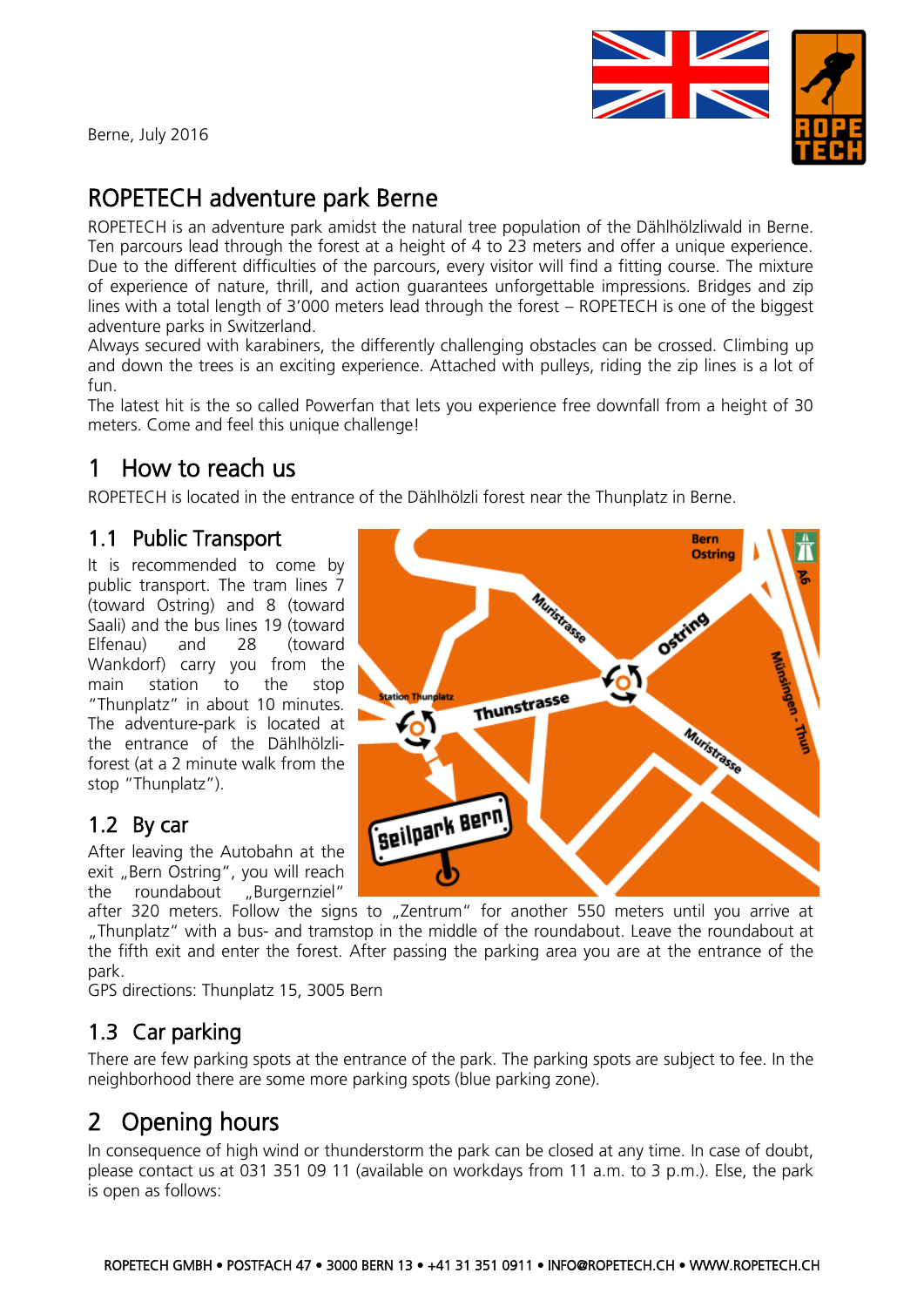| April through October | open daily                 | $10.00 - 19.00*$ |
|-----------------------|----------------------------|------------------|
| Weekends in November  |                            | 10.00 - 18.00    |
| Winter season         | only for groups on request | 10.00 - 18.00    |

Last check-in for visitors without valid customer card 2.5 hours before park closure, for visitors with valid customer card (both tests up-to-date) 2 hours before park closure.

Opening hours are subject to alterations.

\* October 10:00 – 18:00

## 3 Admission

### 3.1 Single person

| Child $<$ 16 years                      | CHF 28.00 |
|-----------------------------------------|-----------|
| Student/senior                          | CHF 33.00 |
| Adult                                   | CHF 38.00 |
| Powerfan single jump                    | CHF 10.00 |
| Powerfan in combination with park entry | CHF 5.00  |

### 3.2 Cards

| Season ticket children's course                                                    | CHF 170.00 |
|------------------------------------------------------------------------------------|------------|
| Season ticket child $<$ 16 years                                                   | CHF 170.00 |
| Season ticket student/senior                                                       | CHF 180.00 |
| Season ticket adult                                                                | CHF 190.00 |
| The season tickets are personal – holders must identify themselves at every visit. |            |

### 3.3 Families

| 1 adult, 2 children  | CHF 85.00  |
|----------------------|------------|
| 1 adult, 3 children  | CHF 105.00 |
| 2 adults, 1 child    | CHF 95.00  |
| 2 adults, 2 children | CHF 115.00 |
| 2 adults, 3 children | CHF 135.00 |
|                      |            |

### 3.4 Groups / School / Boy-scouts

Groups of ten or more people have to make a reservation before visiting us (www.ropetech.ch). They will get a 10% discount on their entrance fee. School and boy-scout groups even get a CHF 5.00 discount per person. The discount is also applied to the teacher or group-leader.

Minors have to bring a written consent of a parent before climbing the parcours. Please download the according form from our internet site. You will also find the form at the end of this document.

Prices are subject to alterations.

For further questions, please contact us at info@ropetech.ch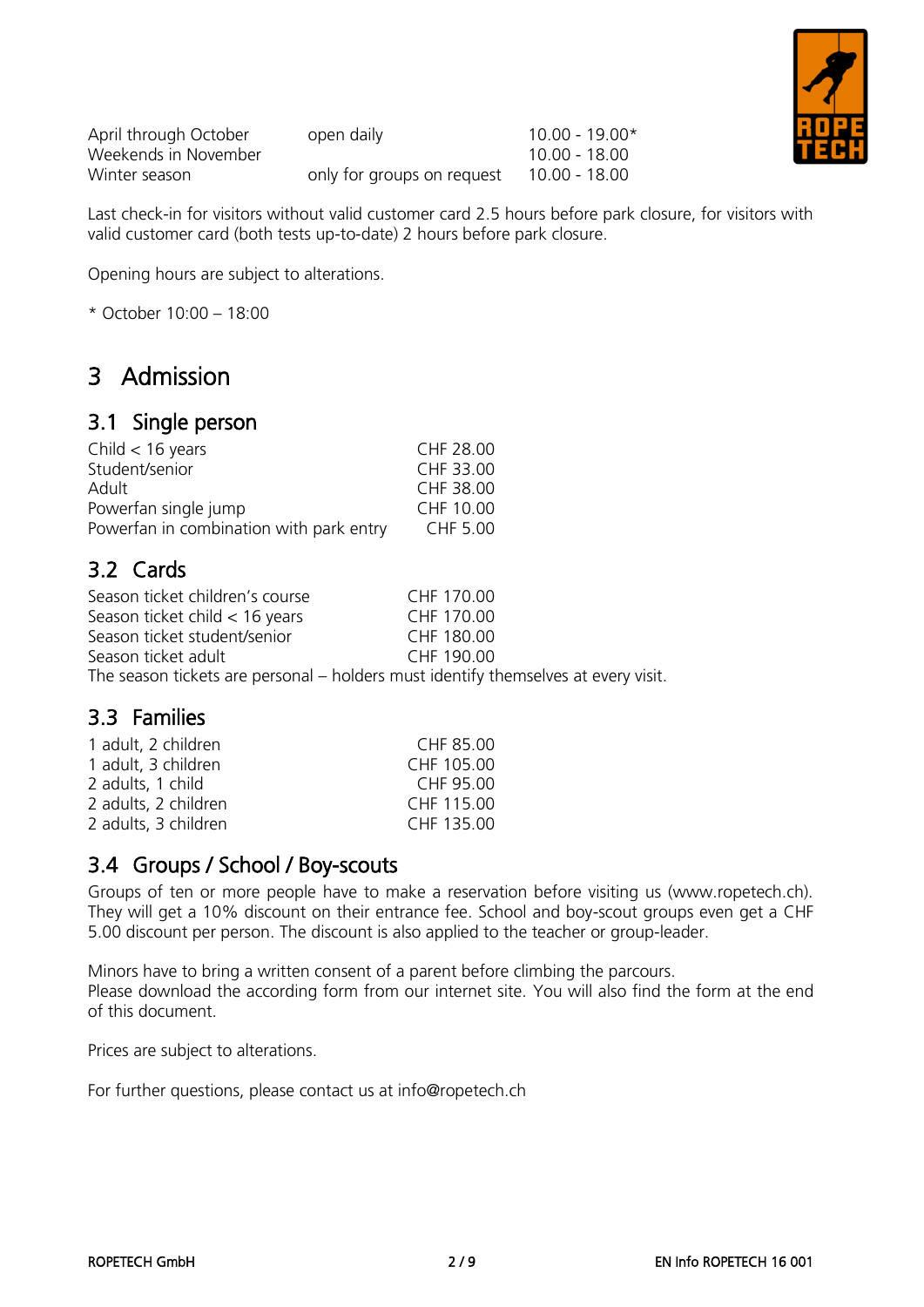Berne, March 2012



# Rules of the ROPETECH adventure park

# 1 General provisions in the ROPETECH park

## 1.1 Follow instructions

All visitors have to understand and accept the rules of the park before entering it. The instructions of the ROPETECH crew as well as the signage in the park must be followed. Non-compliance can result in exclusion from the park.

## 1.2 Risks

Climbing the parcours can be risky: clothes can be ruined or damaged, dents (e.g. by the harness) or injuries can occur.

All visitors of the park have to secure themselves correctly at all times to ensure against risks. High hazard risks include downfall or even death. By following the rules the risks are minimized.

## 1.3 Responsibility

The visitors access the park independently and on their own responsibility. Visitors who endanger themselves or other visitors will be excluded from the park.

## 1.4 Insurance and liability

The customers are liable for themselves. They have to make sure that their health- and casualtyinsurance coverage is sufficient.

## 1.5 Legal proceedings

In any case of legal proceeding, Swiss law will be applied. The court of jurisdiction will be Berne.

## 1.6 Admission

The admission to the ROPETECH adventure park Thunplatz is only possible with a valid ticket. The admission fee includes the equipment for a maximum duration of 4 hours (Powerfan 30 min.). the instruction, the assistance by the ROPETECH crew, and the access to the selected climbing system (self-belay, children's course or Powerfan).

## 1.7 Equipment

It is strictly forbidden to climb without the complete safety equipment. No other than the equipment provided by ROPETECH can be used.

Leaving the equipment unattended, taking it off while climbing, or passing it on to another party is strictly forbidden. If the equipment is taken off (e.g. in order to use the bathroom) its fit has to be checked by a member of the ROPETECH crew before climbing on.

## 1.8 Alcohol, drugs

It is strictly forbidden to enter the park after having consumed alcohol or any kind of drugs.

## 1.9 Trash

Do not throw your trash on the ground! It is also forbidden to smoke, drink or eat on the parcours.

## 1.10Playground

The playground is not observed by the ROPETECH crew. Children have to be accompanied by an adult when accessing the playground. All visitors access the playground on their own responsibility.

## 1.11Public Platform

Everybody is allowed to access the public platform. Reservations can be made online [\(www.ropetech.ch\)](http://www.ropetech.ch/). The maximum of 6 adults or 12 children (or other combinations, factor 1:2) cannot be exceeded. The use of the platform happens at own risk.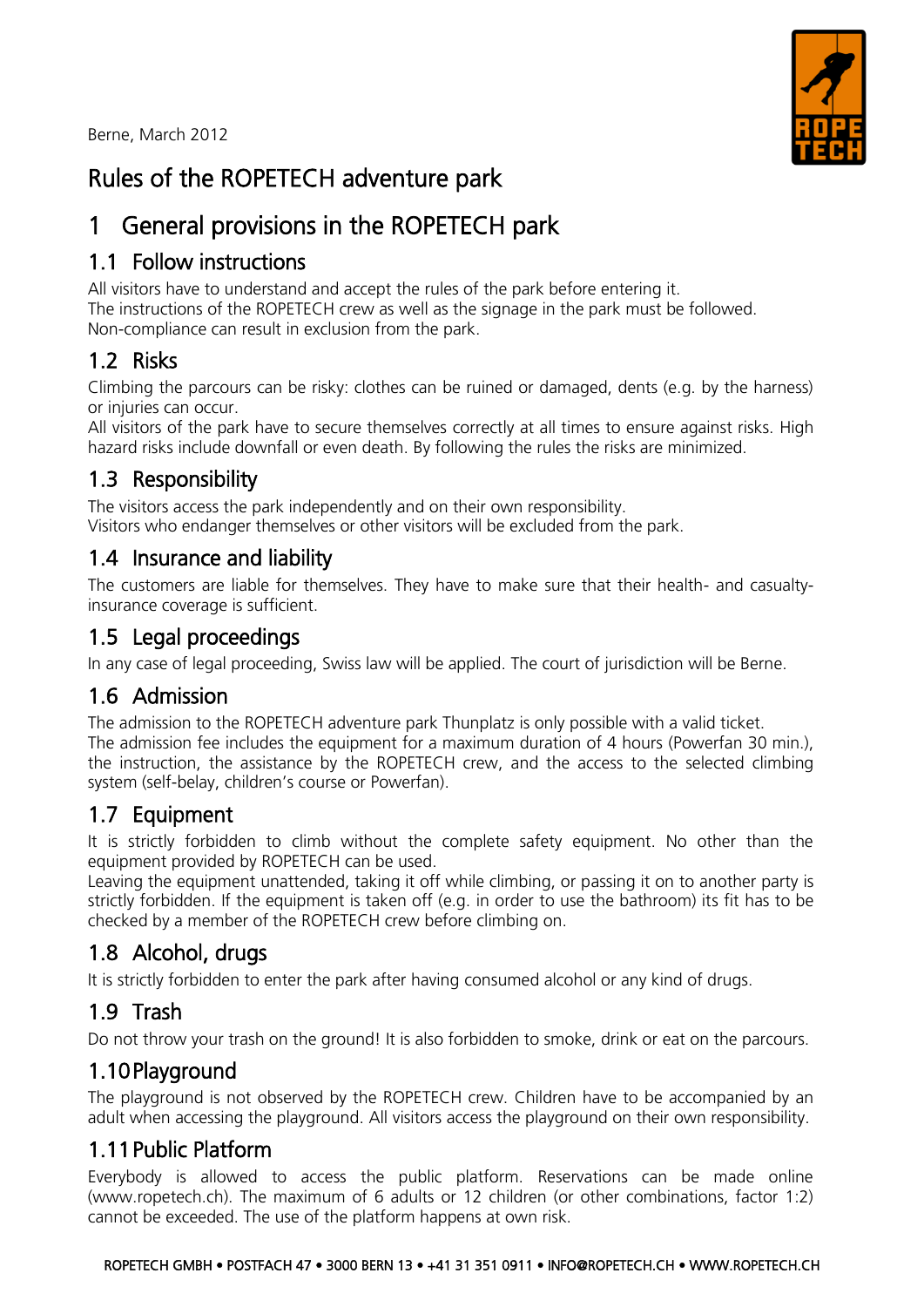

# 2 Conditions to enter the ROPETECH adventure park

### 2.1 General conditions

### 2.1.1 Shoes

To enter the park, gym- or trekkingshoes and pants (no dresses or skirts) must be worn. Wearing scarfs or thick jackets is not recommended.

#### 2.1.2 Long hair

Guests with long hair have to wear a hairnet for their safety.

#### 2.1.3 Loose objects

Loose objects that could fall down while climbing have to be attached. Please ask for a sling or leave your objects with the park crew.

#### 2.1.4 Maximum Weight

For your safety, the maximum weight allowed on the parcours is 120 kg (240 pounds, 18 stone, 265 lb).

#### 2.1.5 Children younger than 18 years

Children younger than 18 years have to show the written agreement of their parents before entering the ROPETECH park.

#### 2.1.6 Selection of the parcours

Children aged 4 to 9 can climb on the children's parcours A, B, and C. Persons from 8 to 99 years can climb on the parcours 1 to 7. Before entering the park, children aged 8 or 9 have to decide which parcours they want to ascent, since different equipment is needed for the children's and the regular parcours.

The Powerfan can be used by all people older than 4 years and heavier than 40 kg. Using the Powerfan in combination with the park entry is possible (subject to surcharge).

## 2.2 Self-belay Parcours 1 to 7

#### 2.2.1 Theory and practical test

Before entering the park, every person has to pass the theory-test and the practical test error-free at least once every year.

#### 2.2.2 Attendance

Children younger than 14 years have to be accompanied by an adult (maximum 4 children per adult). Professional ROPETECH guides can be hired for an additional fee. Please book your guide in advance.

#### 2.2.3 Partner-check

The parcours cannot be entered alone. Following the method of the partner-check, two partners control each other before and while climbing. This check must take place at every transfer on the parcours. The partner-check contains a visual and – if necessary - manual control.

#### 2.2.4 Minimum height

To be allowed on the easier parcours (1 & 2) one must be able to reach 140 cm (4ft 7in). To be allowed on all the other parcours, one must be able to reach 170 cm (5ft 7in). The height is measured with stretched arms.

#### 2.2.5 Age restrictions

Children are allowed to enter the park according to the following restrictions:

8-9 years: Parcours 1 & 2

10 years +: all Parcours

Parcours 4 and 7 require strengths and agility. We recommend them for people aged 14 and older.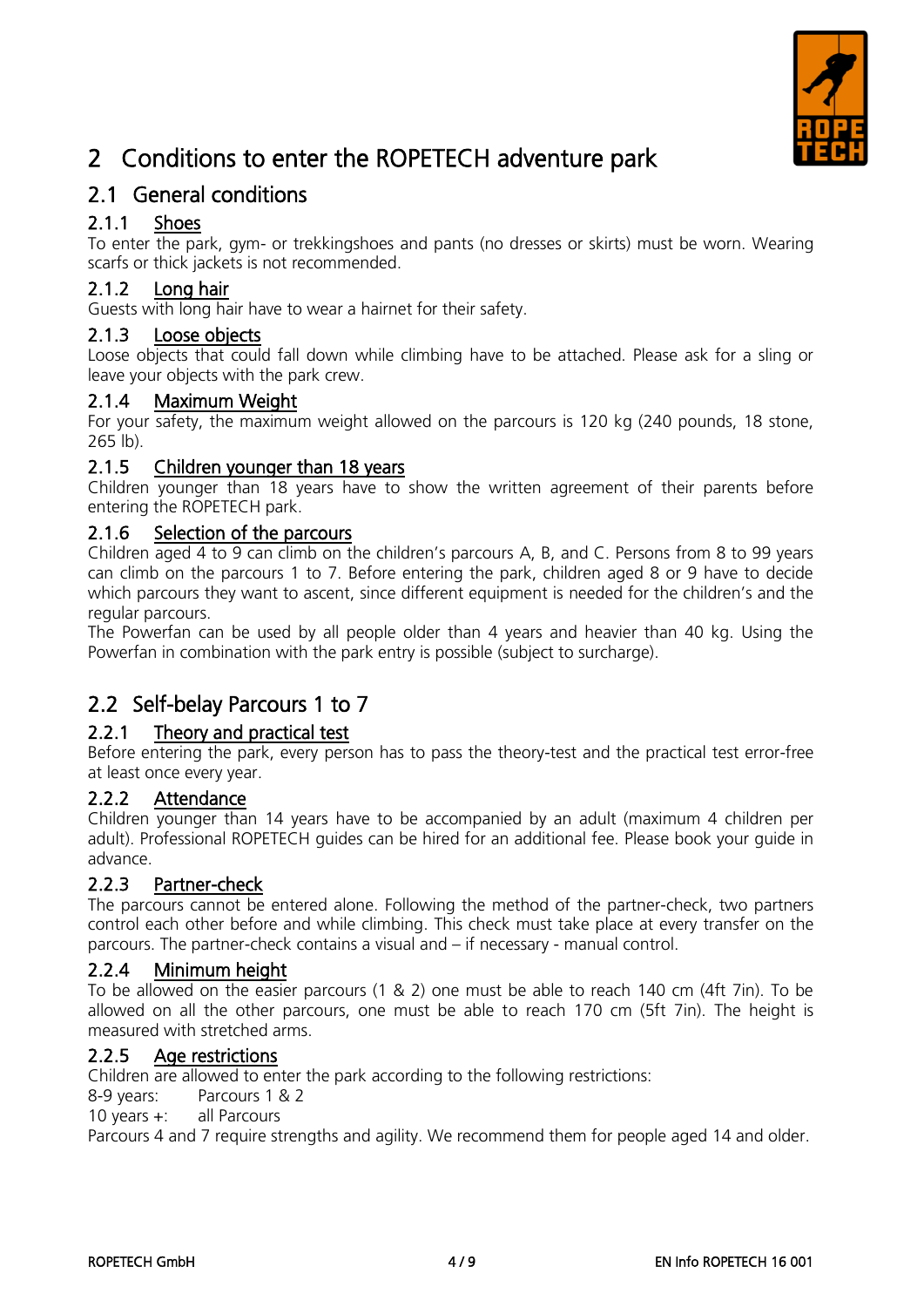

## 2.3 Children's Courses A to C

### 2.3.1 Preparation

To prepare for the climbing on the children's parcours, the accordant instruction and the demonstration parcours have to be completed.

#### 2.3.2 Minimum heigth

To be allowed on the children's parcours one must be able to reach 100 cm (3ft 4in). The height is measured with stretched arms.

#### 2.3.3 Age restrictions

The children's parcours with continuous belay system can be entered by children aged 4 to 9.

#### 2.3.4 Attendance

All children have to be attended by a responsible adult who watches them from the ground at all times.

### 2.4 Powerfan

#### 2.4.1 Preparation

To prepare for the free downfall, the accordant instruction must be followed.

#### 2.4.2 Age restricitions

The Powerfan can be used by all people older than 4 years and heavier than 40 kg.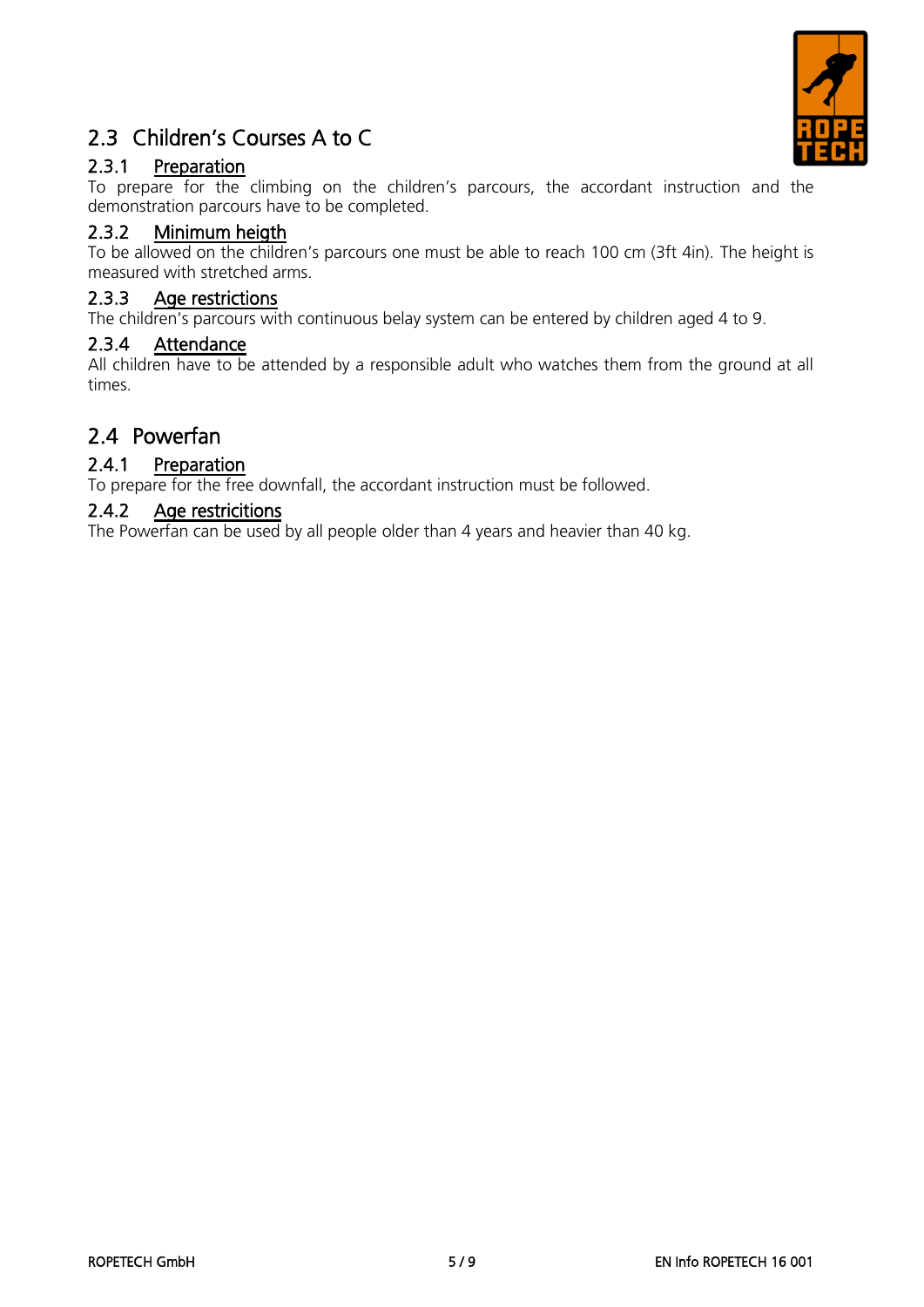

## 3 Behavior on the parcours

### 3.1 Self-belay Parcours 1 to 7

#### 3.1.1 Always attached

Climbers on the self-belay parcours have to make sure that always at least one karabiner is attached on the cable. In no case, one is allowed to be on the parcours without being secured. Visitors who are not secured will be expelled from the park.

#### 3.1.2 Fixed direction

There's only one way to tour the parcours. The end of every bridge and zip-line is taped yellow. It is forbidden to enter bridges or zip-lines from the side with the yellow tape (one-way).

#### 3.1.3 Behavior in case of blocking

The following steps have to be taken in the case of blocking due to technical malfunction or anxiety: make sure that the blocked persons are secured, then call for assistance. All people have to stay attached on the belay-system until assistance (park crew) arrives.

#### 3.1.4 Platforms

A maximum of 3 people can stand on a small platform at once. On the big platform, a maximum of 10 people is allowed.

On the platforms you must hook the karabiners on to the red cable (around the tree).



#### 3.1.5 Bridges

Maximum 1 person is allowed to walk on a bridge at a time. It is strictly forbidden to jump, rock or swing on the bridges.

On bridges you hook both karabiners on to the red cables, if there is a green cable, you can hold on to it while crossing the bridge.

If the two red cables are mounted one upon the other (parcours 7), you attach both karabiners (one in each direction) on both red cables.

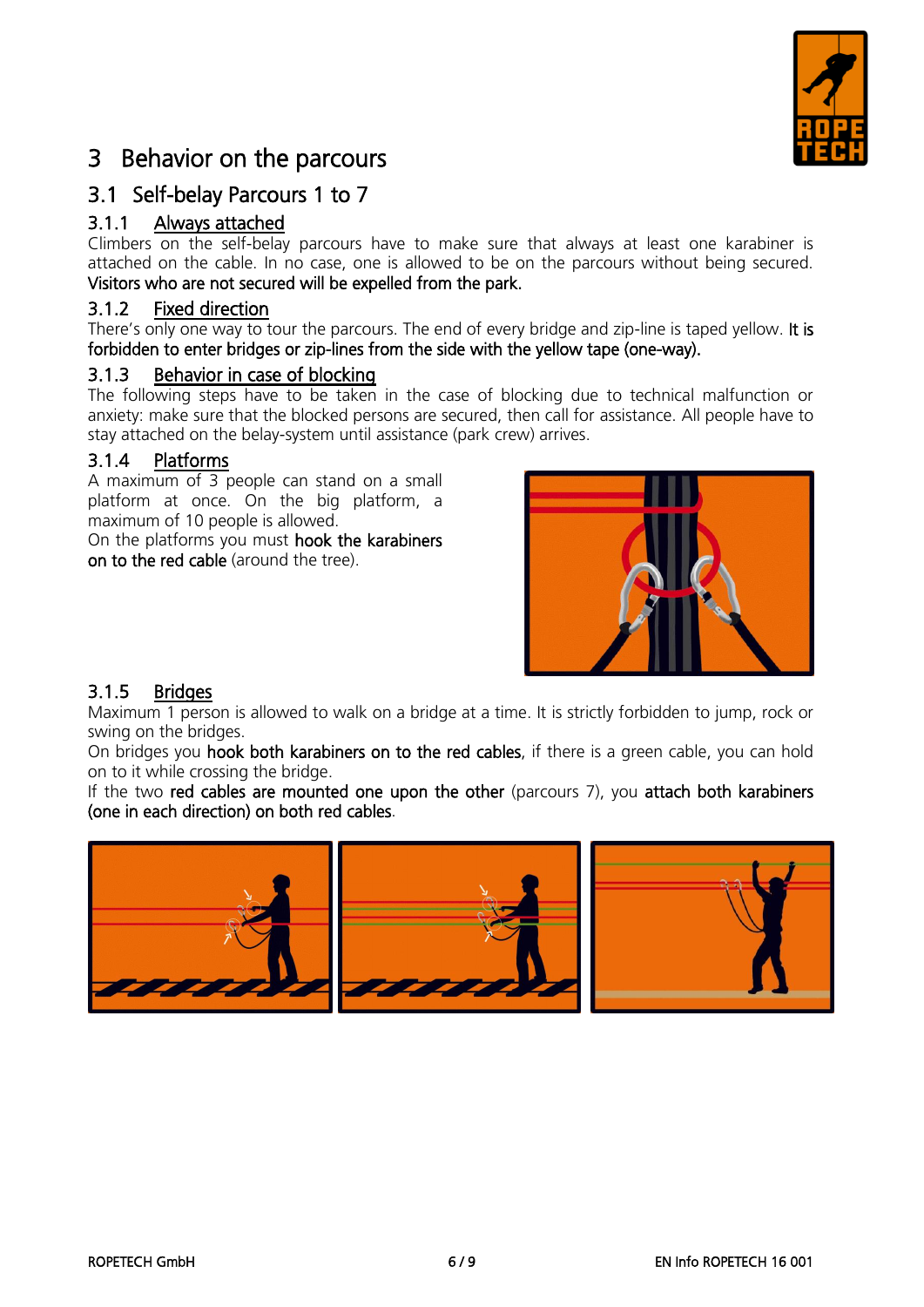

#### 3.1.6 Zip-Lines

Before you attach to the zip-line, you need to make sure, that the way is free.

To attach on the zip-line you first hook both pulleys on to the blue ropes, then you hook one karabiner after the other behind the pulley and fix them on the pulley.

Depending on your weight and the position of the zip-line you may not arrive at the platform on the end of the zip-line. In this case you turn around and pull yourself backwards to the next platform. Don't go back to the platform you started from!

The pulleys are always attached on the blue ropes.

#### 3.1.7 Ascends and descends

To ascend or descend you secure yourself with an anti-fall-guard. Attach both karabiners (one at a time) on the red loops of the anti-fallguard.

After ascending or descending you attach one karabiner after the other on the red rope.





#### 3.1.8 Swing

To do the swing you attach one **karabiner** after the other on to the **red cable (loop).** The swing ends in a climbing-net to which you must hold on with both hands. Then you attach one **karabiner** after the other directly on to the net and you pull the red slings toward you in order to secure yourself on it. Attach one karabiner after the other on the red loops.





### 3.2 Behavior on the children's courses A to C

#### 3.2.1 Always attached

The children's parcours are equipped with a continuous belay system. At the beginning of each parcours, the speed runner is attached to the rope. The whole parcours is completed without removing or transferring the speed runner (security system).

There's only one way to tour the parcours. It is strictly forbidden to go the other way.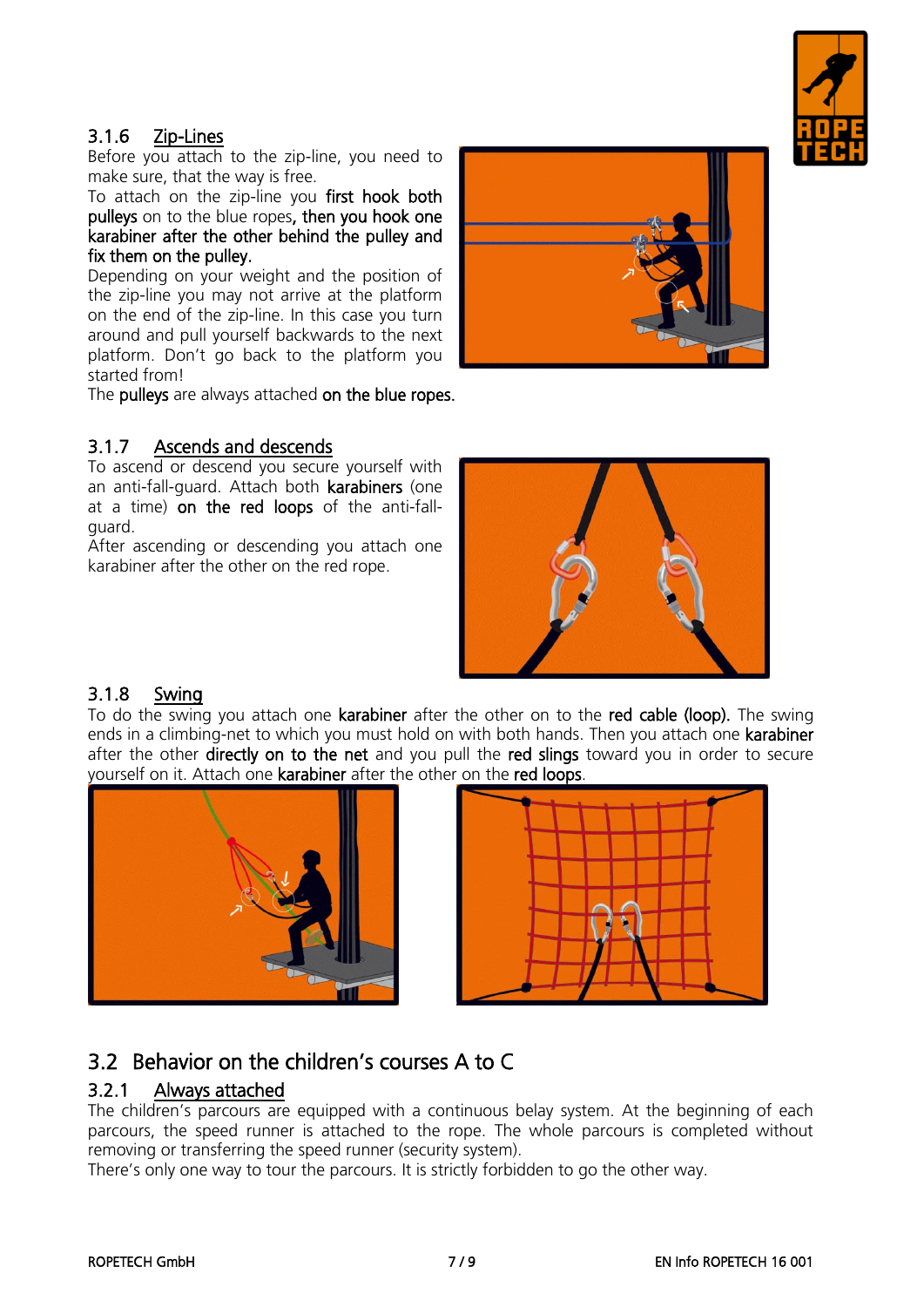

#### 3.2.2 Behavior in case of blocking

In case of a blocking, the park staff has to be advised.

For safety reasons, it is strictly forbidden to all people but the staff to ascent the children's course. The ladder cannot be used by the parents of the climbing children.

#### 3.2.3 Platforms / elements

For safety reasons, only one child at a time is allowed on the elements. On the platforms, a maximum of two children is allowed.

Please make sure that the children adapt their pace of climbing to their abilities, size, weight, and age.

### 3.3 Behavior on the Powerfan

The Powerfan pulls you up to a height of 30 meters. You are secured with a special safety harness. Up in the trees, it will pause and suddenly let you fall down. Before you get close to the ground, the Powerfan slows down and softly stops you. Visitors must always be supervised by a staff member.

## 4 Questions or uncertainties

Please contact us if you have any questions or uncertainties. We will be happy to help you.